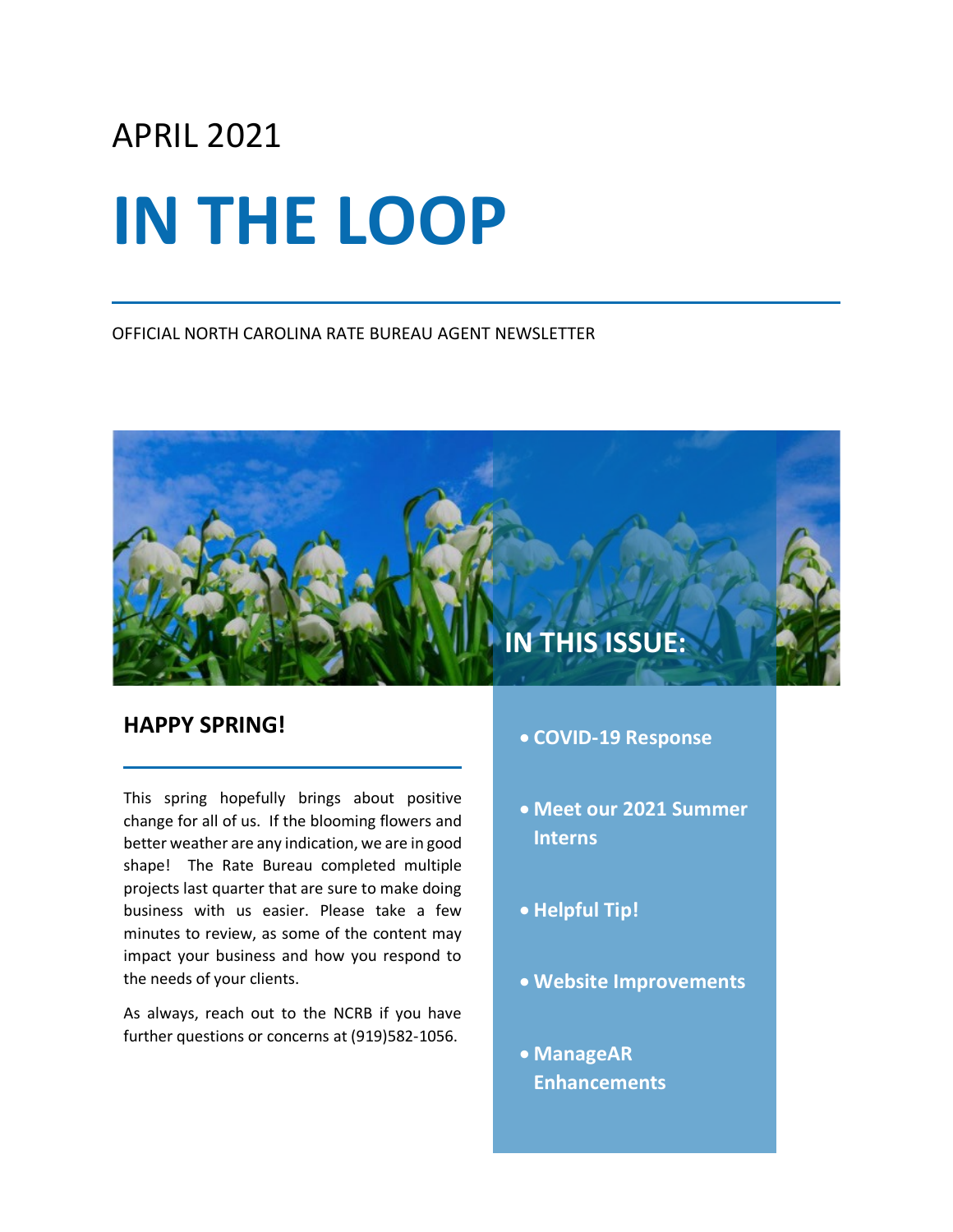## **COVID-19 RESPONSE**

In response to the COVID-19 pandemic and its potential impacts on Workers Compensation insurance, a temporary rule was announced changing the NC Basic Manual Classifications section. This revision is specific to North Carolina and allows employees who are working remotely due to the stay-at-home order and are performing duties consistent with clerical operations to be reassigned to Classification Code 8871 – Clerical Telecommuter Employees, if their governing classification does not include clerical operations. This rule is applicable if payroll records clearly reflect the division of payroll between the pre and post North Carolina stay-at-home order. If separate, accurate, and verifiable records are not maintained, payroll is assigned to the classification for work normally performed by the employee prior to the any emergency orders, laws, or regulations issued due to the COVID-19 (coronavirus) pandemic.

The approved payroll reclassification is applicable to policies in effect on or after March 30, 2020 – the day the North Carolina stay-at-home order was issued – until 45 days after the order is lifted to allow employers flexibility to implement their own return-to-work-plan. On Wednesday, February 24, 2021, Governor Roy Cooper announced an Executive Order lifting the North Carolina stay-at-home order effective as of 5pm Friday, February 26, 2021. As the North Carolina stay-at-home order is lifted, the temporary payroll reclassification rule will expire on April 12, 2021This does not expire the revisions to the NC Basic Manual announced by NCCI Item B-1441 – Revisions to NCCI Manual Rules Related to the COVID-19 (Coronavirus) Pandemic that revised and established rules stating that payments to paid furloughed employees are excluded from premium calculations.

Once an expiration date for other rule revisions related to the COVID-19 (Coronavirus) pandemic is determined, a future filing will be made.

For further information, please reference Circular [C-21-7.](http://www.ncrb.org/Portals/0/ncrb/circular%20letters/workers%20comp/2021/C-21-7%20Revision%20to%20North%20Carolina%20Basic%20Manual%20Rules%20Related%20to%20the%20COVID-19%20Pandemic.pdf?ver=2021-03-04-140908-560)

## **MEET OUR 2021 SUMMER INTERNS**

The North Carolina Rate Bureau will be continuing its summer internship program in 2021. The internship helps develop technical, collaborative, professional and interpersonal skills for those individuals wishing to pursue a career in the insurance industry. Working side by side with us, they will do meaningful work that has a direct impact on our business and customers. Please meet our 2021 interns below.

## **DAVID BALL**



My name is David Ball and I am a rising Senior at East Carolina University pursuing a degree in Risk Management & Insurance. I am originally from Youngsville, NC, and my passions are investments, analytics, and college sports. Through the RMI program here, I have taken CPCU and liability courses for pre-

licensure, and am currently working on a nationallybroadcast webinar for ISO about emerging risks in the insurance industry. Emerging risks are my top interest and I am excited to bring fresh ideas to the table while also learning an in-depth understanding of the history, culture, and practices at NCRB.

## **AYAN SINGH**



My name is Ayan Singh and I am a graduating senior from the University of North Carolina at Charlotte. I am graduating with a major in Finance with a concentration in Risk Management & Insurance and I am now looking forward to gaining real world experience that will

allow me to push towards my goals as a professional. I am most interested in seeing first-hand how the NCRB works from an internal perspective and learning more about its role in the regulation of the insurance industry right here in North Carolina.

## **HELPFUL TIP!**

Class Codes continue to be the leading cause of an application being "pended" for more information during our assigned risk application review process. To avoid a pended application for this reason, utilize the Class Code Lookup tool on our website to research the proper code. If you still have questions,you can reach out to our information center at (919)582-1056 or support@ncrb.org. By providing the applicant name and a brief overall description of the business, an analyst can provide their opinion on the appropriate class code. Once the class code has been provided you can add it to the application. **Be sure to note the support ticket number in the remarks section of the application, located on the coverages screen.**